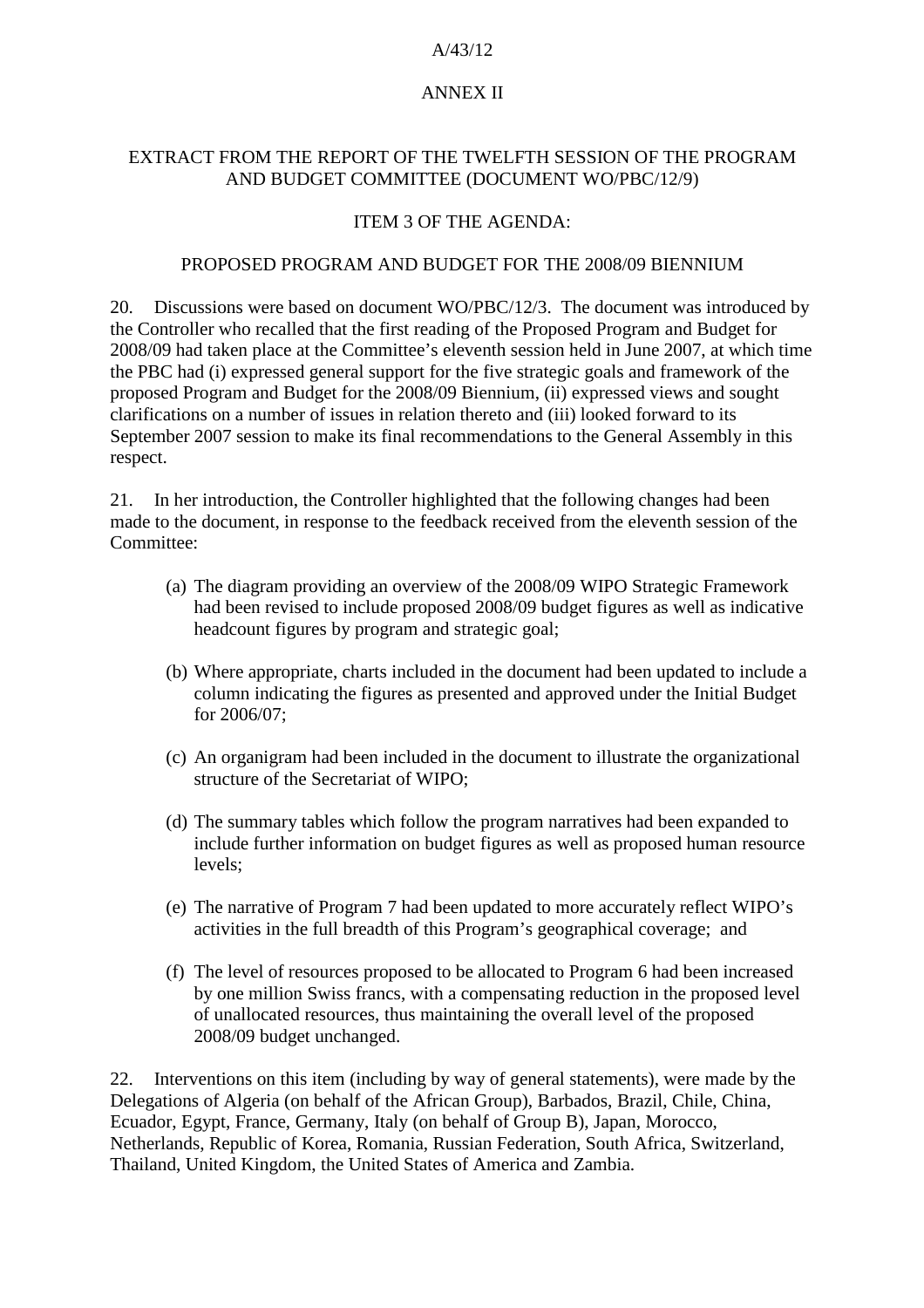# $A/43/12$ Annex II, page 2

23. All delegations that spoke reiterated their support for the five strategic goals contained in the Proposed Program and Budget for the 2008/09 biennium and thanked the Secretariat for the work done to reflect the feedback of the June session of the Committee, and to provide additional information and data as requested.

24. The Delegation of Algeria (on behalf of African Group) emphasized the importance of activities under programs 3, 6 and 11 to the Group. It stated that the African Group could not support the 15% reduction of PCT fees, as the resulting loss of income of 68 million Swiss francs would negatively impact the implementation of 2008/09 programs.

25. The Delegations of France, Germany, Netherlands, Republic of Korea and the United States of America stated that they were not in a position to support the proposal to create 30 new regular budget posts to start regularizing a certain number of short term employees, before considering the recommendations contained in the desk-to-desk assessment report. In their view, the eventual regularization of 30 short-term staff, if any, should be headcount neutral (the Controller confirmed that it would be so) and should also ensure an overall reduction, in the long term, in the percentage of short-term employees as compared to the overall headcount of the Organization.

26. The Delegations of France, Netherlands, Republic of Korea, Switzerland and the United States of America expressed reservations regarding the formulation of a recommendation at this time for the adoption of the proposed Program and Budget for 2008/09, in view of recommendations contained in the report on the desk-to-desk assessment and follow-up actions that might result there from, as well as the possible decision by the forthcoming PCT Assembly on a reduction of PCT fees.

27. Several delegations expressed their strong support for program activities directed at the implementation of the Development Agenda and stated that the Program and Budget for 2008/09 should ensure that such activities be allocated an appropriate level of resources.

28. The Delegation of Algeria (on behalf of the African Group) supported the recommendation to adopt the proposed Program and Budget for 2008/09 as presented in document WO/PBC/12/3, and pointed out that the desk-to-desk report had no legal status as it had not yet been adopted.

29. In reply to an intervention by the Delegation of Ecuador, on an erroneous entry in Appendix A of the Spanish language version of document WO/PBC/12/3, referring to Ecuador's contribution, the Secretariat stated that the error would be rectified in the final version of the document.

30. Following an intervention by the Delegation of Germany, it was agreed that in the final version of document WO/PBC/12/3, paragraph 30 would be amended to read "no change in the schedule of fees payable under the Madrid System to the International Bureau." (This would avoid any possible confusion in respect of the schedule of fees payable to designated countries as opposed to the fees payable to the International Bureau under the Madrid System).

31. The Delegation of Italy announced that, following the signing of a Memorandum of Understanding between WIPO and the Government of Italy earlier in the week, the footnote to Table IV in document WO/PBC/12/3, should be adjusted accordingly and the table updated with the appropriate figures once these were finalized.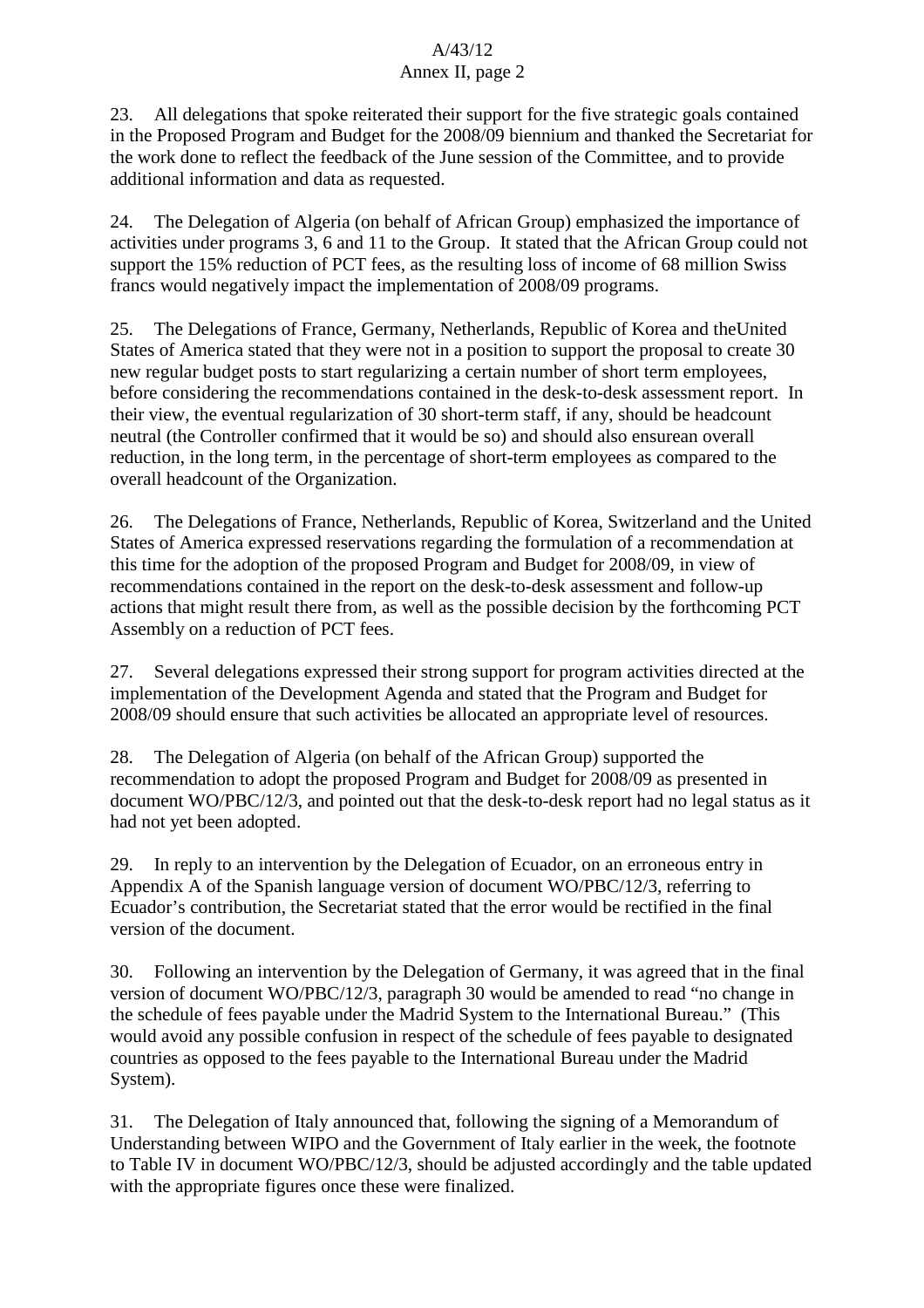# $A/43/12$ Annex II, page 3

32. The Delegation of Switzerland requested that the organigram appearing in document WO/PBC/12/3 be further expanded to the level of directors. (The Secretariat confirmed that a revised version of this organigram would be provided in the final version of the document.)

33. Following requests from the floor, the Secretariat provided clarifications in respect of various issues, including the distribution of personnel resources by strategic goal and individual program; the geographical and regional allocation of resources under Program 6 (Africa, Arab, Asia and Pacific, Latin America and the Caribbean Countries, Least Developed Countries), as well as under certain funds-in-trust; the rationale for the proposed increase in the level of resources for Programs 25 (Human Resources Management), 28 (Conference, Printing, Mailing and Language Services), 31 (New Construction) and 32 (Security).

34. In reply to a question from the Delegation of the United States of America, the Controller provided to the Delegation a table showing the extent to which the proposed increase of (approximately) 100 million Swiss francs from the initial 2006/07 budget to the proposed budget for 2008/09 may be attributed to flexibility adjustments, as compared to other factors, including funding of long term liabilities, salary scale adjustments and cost increases due to inflation.

> *35. The Program and Budget Committee recommended to the Assemblies of WIPO Member States the Program and Budget for 2008/09 as proposed in document WO/PBC/12/3, for its implementation in 2008,*

> *- taking into account the clarifications given by the Secretariat and appearing in the report of the session of the Program and Budget Committee;*

*- with the exception of the transformation of 30 short term positions into regular budget posts and of the creation of three additional posts to compensate for those redeployed to security services, pending decisions that may be taken on the issue in light of the report of the desk-to-desk assessment; and* 

*- with the recommendation to limit the budget of (new) Program 32 to the level of the (revised) budget for 2006/07 for security services (9.556 million Swiss francs), pending further consideration of the security issue.* 

*36. This recommendation was made with no prejudice to any adjustments to the Program and Budget for 2008/09 that may be required by:*